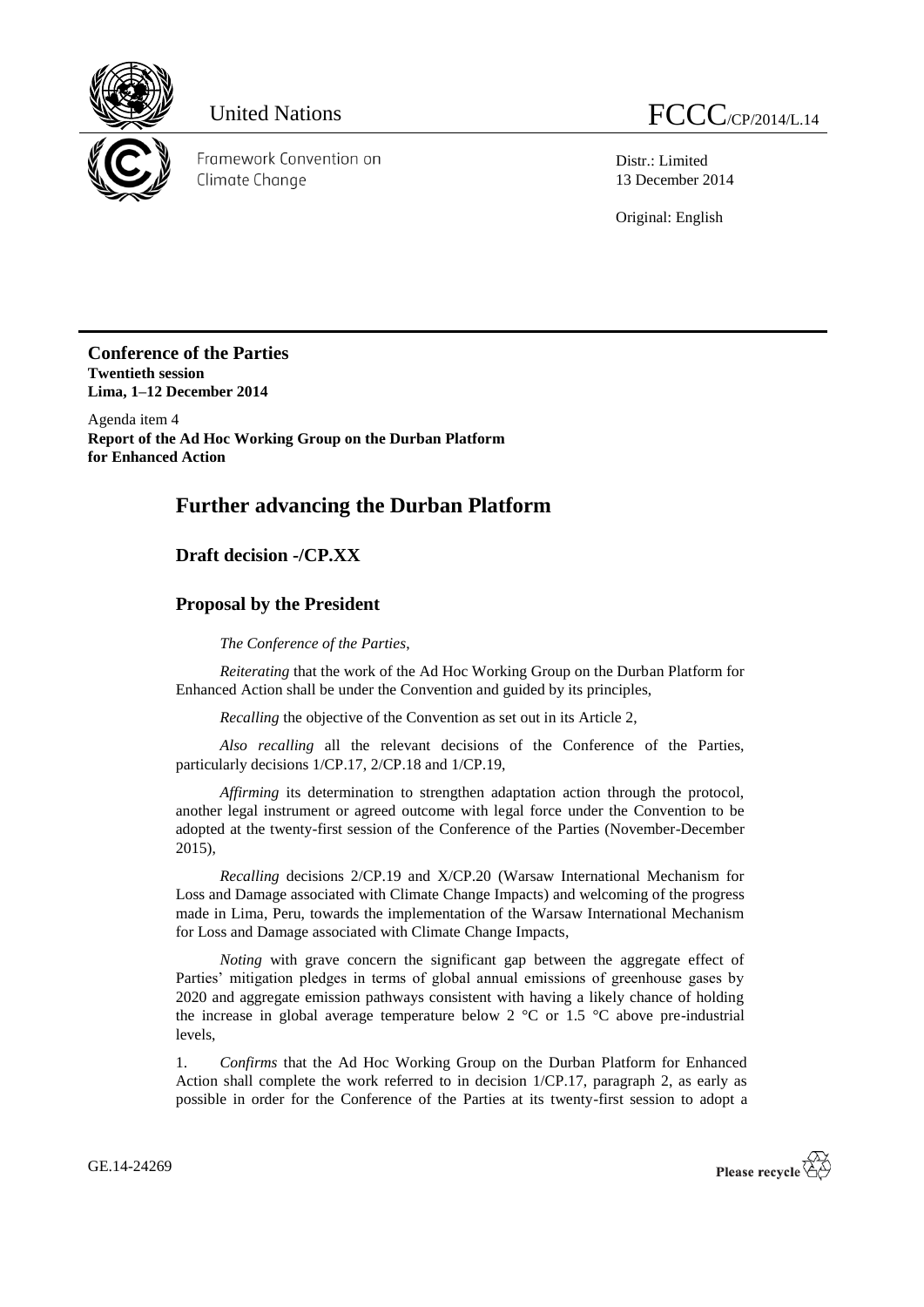protocol, another legal instrument or an agreed outcome with legal force under the Convention applicable to all Parties;

2. *Decides* that the protocol, another legal instrument or agreed outcome with legal force under the Convention applicable to all Parties shall address in a balanced manner, inter alia, mitigation, adaptation, finance, technology development and transfer, and capacity-building, and transparency of action and support;

3. *Underscores* its commitment to reaching an ambitious agreement in 2015 that reflects the principle of common but differentiated responsibilities and respective capabilities, in light of different national circumstances;

4. *Urges* developed country Parties to provide and mobilize enhanced financial support to developing country Parties for ambitious mitigation and adaptation actions, especially to Parties that are particularly vulnerable to the adverse effects of climate change; and recognizes complementary support by other Parties;

5. *Acknowledges* the progress made in Lima in elaborating the elements for a draft negotiating text as contained in the annex;

6. *Decides* that the Ad Hoc Working Group on the Durban Platform for Enhanced Action will intensify its work, with a view to making available a negotiating text for a protocol, another legal instrument or an agreed outcome with legal force under the Convention applicable to all Parties before May 2015;

7. *Requests* the secretariat to communicate the negotiating text referred to in paragraph 6 above to Parties in accordance with provisions of the Convention and the applied rules of procedure, while noting that such communication will not prejudice whether the outcome will be a protocol, another legal instrument or an agreed outcome with legal force under the Convention applicable to all Parties;

8. *Notes* that the arrangements specified in this decision in relation to intended nationally determined contributions are without prejudice to the legal nature and content of the intended nationally determined contributions of Parties or to the content of the protocol, another legal instrument or agreed outcome with legal force under the Convention applicable to all Parties;

9. *Reiterates* its invitation to each Party to communicate to the secretariat its intended nationally determined contribution towards achieving the objective of the Convention as set out in its Article 2;

10. *Agrees* that each Party's intended nationally determined contribution towards achieving the objective of the Convention as set out in its Article 2 will represent a progression beyond the current undertaking of that Party;

11. *Also agrees* that the least developed countries and small island developing States may communicate information on strategies, plans and actions for low greenhouse gas emission development reflecting their special circumstances in the context of intended nationally determined contributions;

*Invites* all Parties to consider communicating their undertakings in adaptation planning or consider including an adaptation component in their intended nationally determined contributions;

13. *Reiterates* its invitation to all Parties to communicate their intended nationally determined contributions well in advance of the twenty-first session of the Conference of the Parties (by the first quarter of 2015 by those Parties ready to do so) in a manner that facilitates the clarity, transparency and understanding of the intended nationally determined contributions;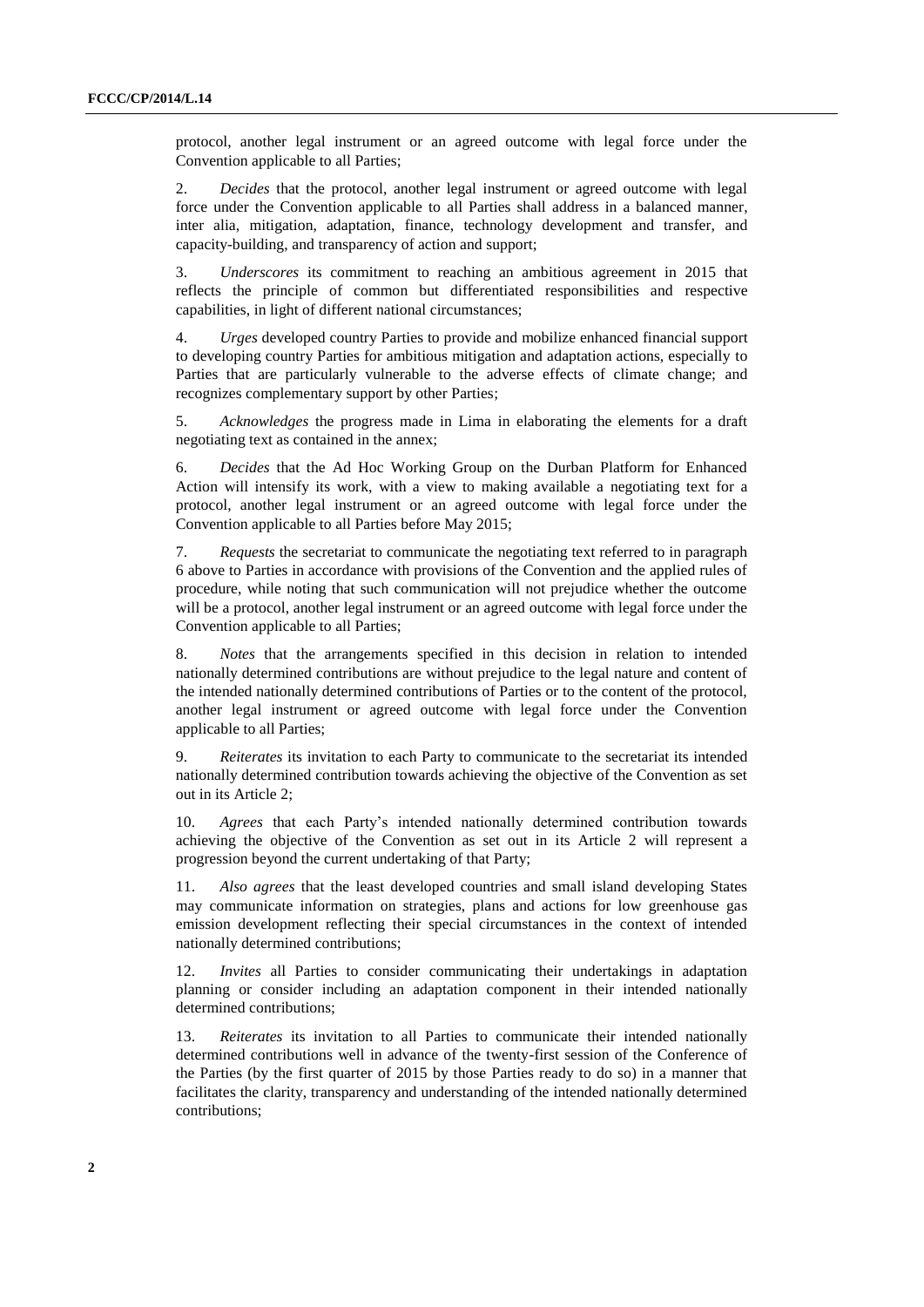14. *Agrees* that the information to be provided by Parties communicating their intended nationally determined contributions, in order to facilitate clarity, transparency and understanding, may include, as appropriate, inter alia, quantifiable information on the reference point (including, as appropriate, a base year), time frames and/or periods for implementation, scope and coverage, planning processes, assumptions and methodological approaches including those for estimating and accounting for anthropogenic greenhouse gas emissions and, as appropriate, removals, and how the Party considers that its intended nationally determined contribution is fair and ambitious, in light of its national circumstances, and how it contributes towards achieving the objective of the Convention as set out in its Article 2;

15. *Reiterates* its call to developed country Parties, the operating entities of the Financial Mechanism and any other organizations in a position to do so to provide support for the preparation and communication of the intended nationally determined contributions of Parties that may need such support;

16. *Requests* the secretariat to:

-

(a) Publish on the UNFCCC website the intended nationally determined contributions as communicated;

(b) Prepare by 1 November 2015 a synthesis report on the aggregate effect of the intended nationally determined contributions communicated by Parties by 1 October 2015;

17. *Encourages* all Parties to the Kyoto Protocol to ratify and implement the Doha Amendment to the Kyoto Protocol;

18. *Reiterates* its resolve as set out in decision 1/CP.19, paragraphs 3 and 4, to accelerate the full implementation of the decisions constituting the agreed outcome pursuant to decision 1/CP.13 and enhance ambition in the pre-2020 period in order to ensure the highest possible mitigation efforts under the Convention by all Parties;

19. *Decides* to continue the technical examination of opportunities with high mitigation potential, including those with adaptation, health and sustainable development co-benefits, in the period 2015–2020, by requesting the secretariat to:

(a) Organize a series of in-session technical expert meetings which:

(i) Facilitate Parties in the identification of policy options, practices and technologies and in planning for their implementation in accordance with nationally defined development priorities;

Build on and utilize the related activities of, and further enhance collaboration and synergies among, the Technology Executive Committee, the Climate Technology Centre and Network, the Durban Forum on capacity-building, the Executive Board of the clean development mechanism and the operating entities of the Financial Mechanism;

 $(iii)$  Build on previous technical expert meetings<sup>1</sup> in order to hone and focus on actionable policy options;

(iv) Provide meaningful and regular opportunities for the effective engagement of experts from Parties, relevant international organizations, civil society, indigenous

 $1$  In 2014 the Ad Hoc Working Group on the Durban Platform for Enhanced Action undertook technical expert meetings on renewable energy, energy efficiency, land-use change and forestry (including REDD-plus), urban environments, carbon dioxide capture use and storage and non  $CO<sub>2</sub>$ greenhouse gases.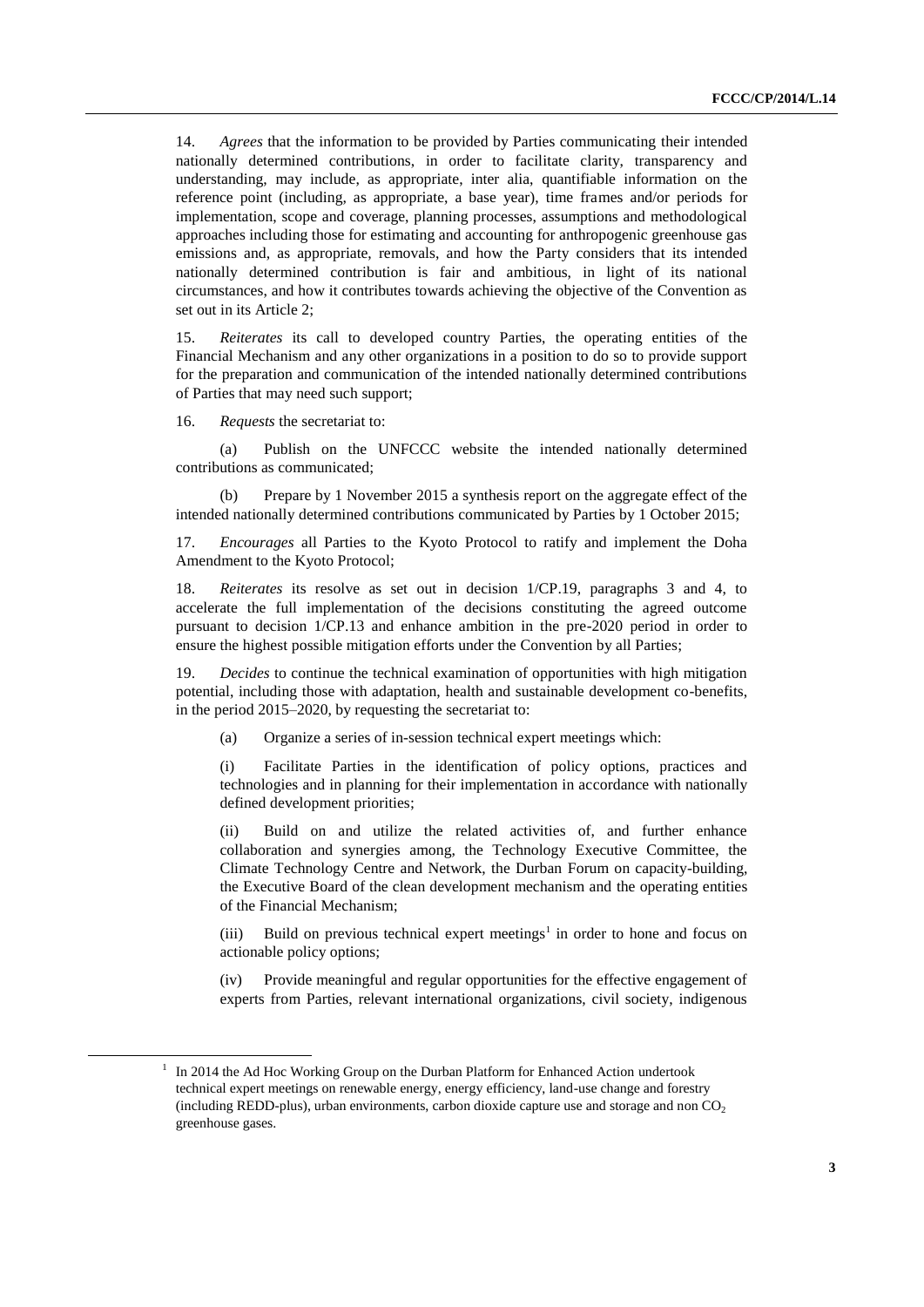peoples, women, youth, academic institutions, the private sector, and subnational authorities nominated by their respective countries;

(v) Support the accelerated implementation of policy options and enhanced mitigation action, including through international cooperation;

(vi) Facilitate the enhanced engagement of all Parties through the announcement of topics to be addressed, agendas and related materials at least two months in advance of technical expert meetings;

(b) Update, following the technical expert meetings referred to in paragraph 19(a) above, the technical paper on the mitigation benefits of actions, and on initiatives and options to enhance mitigation ambition, compiling information provided in submissions from Parties and observer organizations and the discussions held at the technical expert meetings and drawing on other relevant information on the implementation of policy options at all levels, including through multilateral cooperation;

(c) Disseminate the information referred to in paragraph 19(b) above, including by publishing a summary for policymakers;

20. *Requests* the Ad Hoc Working Group on the Durban Platform for Enhanced Action to make recommendations in relation to further advancing the technical examination process, including the periodic assessment of the technical expert meetings, to the Conference of the Parties at its twenty-first session;

21. *Welcomes* the Lima Climate Action High Level Meeting convened by the President of the Conference of the Parties on 11 December 2014 and encourages the Executive Secretary and the President of the Conference of the Parties to convene an annual highlevel event on enhancing implementation of climate action;

22. *Notes* the estimated budgetary implications of the activities to be undertaken by the secretariat referred to in this decision and requests that the actions of the secretariat called for in this decision be undertaken subject to the availability of financial resources.